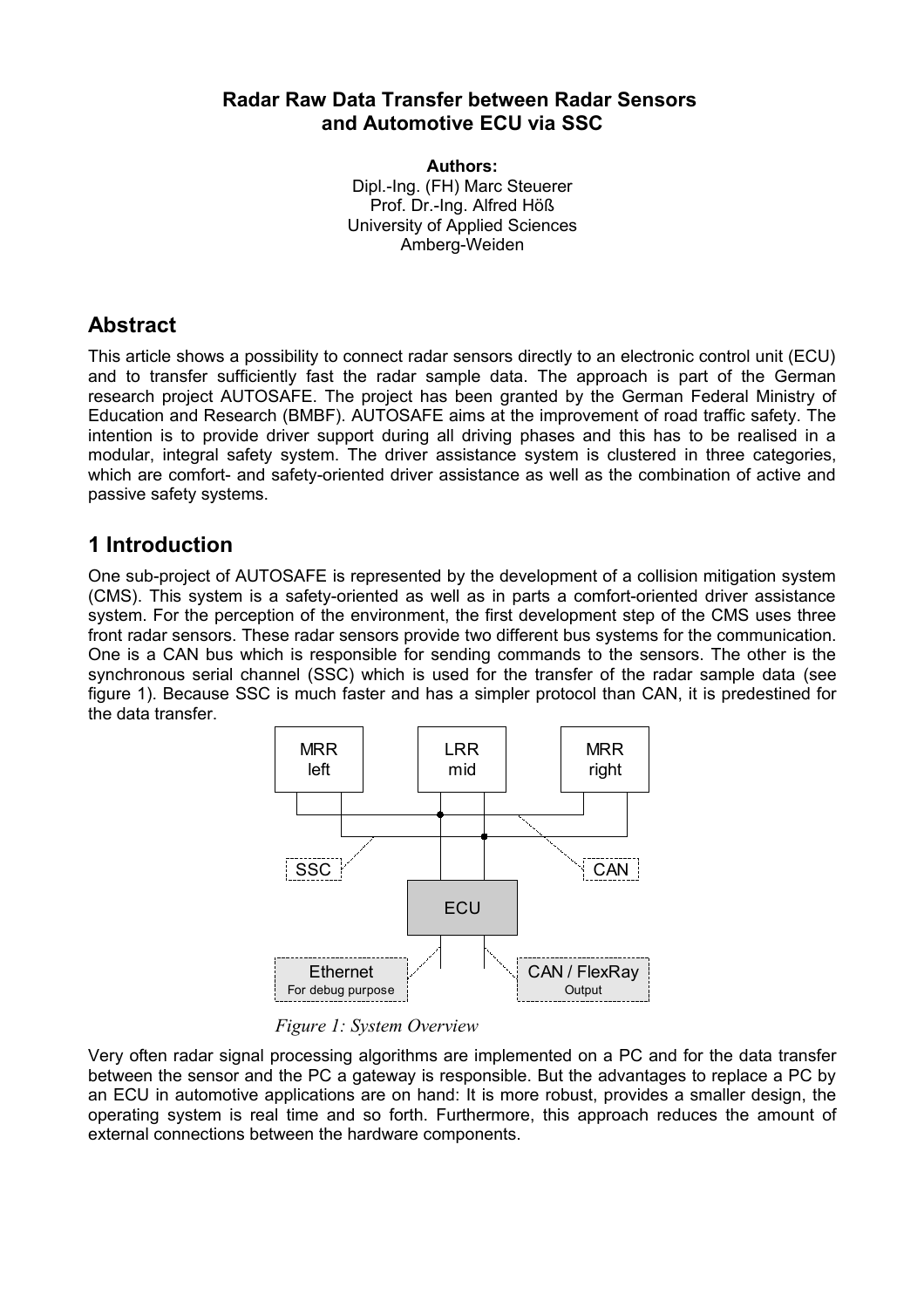The drawback of this approach is that the radar signal processing runs within the ECU and the user cannot debug and display the results of this process as easy as on a PC. For that reason, the ECU provides an Ethernet connection as well. Therewith it is possible to transfer all relevant information and intermediate steps of the signal processing to a PC where it is easier to display this information.

### **2 Data transfer**

For the data transfer it is very important that the used bus system is able to transfer all incidental data in almost real time. The amount of data during a radar measurement is very high. On this account a bus system with a very high performance is needed. The SSC – bus introduced in this paper is such a system.

SSC is a fast synchronous master-slave bus system. Physically, it is a four wire twisted pair connection, were two wires are for the clock and two for the data. The signals are complementary, the voltage levels are between  $\pm 2$  *Volt* and the bit rate is  $10$ *MBit ls*.



*Figure 2: SSC - Protocol*

The used protocol is quite simple (see figure 2). It is composed of a start- and a stop sequence with two bytes each, the data blocks and a couple of idle times. During the idle times the clock is also logical zero. The first data block contains the samples of the up sweep and the second data block the samples of the down sweep. Each measurement for the up- and the down sweep respectively has a length of 256 samples. The resolution of each sample is 16 bits, thus two bytes. Additionally to the payload data the protocol needs four bytes for the start- and stop sequence. Altogether the sensors have  $512 \text{ bytes} \cdot 2+4 \text{ bytes} = 1028 \text{ bytes}$  to transfer.

The transmission of one byte takes  $10^{-6}$ ·8=800 *ns* . The approximately amount of the idle times is  $20 \mu s$ . With this information the total transmission time can be calculated.

$$
1028
$$
 bytes  $\cdot$  0.8  $\mu$ s + 20  $\mu$ s = 842.4  $\mu$ s

The transmission time of the pure payload data (without the idle times) takes 822.4*µs* , so the ratio between the pure and the total transmitted information is:

$$
\frac{(822.4 \,\mu s)}{(842.4 \,\mu s)} = 0.98
$$

This again is equivalent to 98 percent. In comparison with other bus systems, in particular the CAN bus where the ratio is about 60 percent, the ratio of the SSC – bus is very good.

For the triggering of the radar sensor it is necessary to send some control information via the CAN bus. Three CAN messages have to be sent for the whole measurement and data transfer process. This procedure is illustrated in figure 3. The used CAN bus is a high speed bus and works with a speed of  $1MBit/s$ . The length of the messages is four bytes in all cases. That leads to an approximate transfer time of 78 *µs* per message. This CAN network is composed of just the radar sensor and no other clients are connected to it.

Meaning and progress of the CAN messages are as follows. First, it is necessary to send a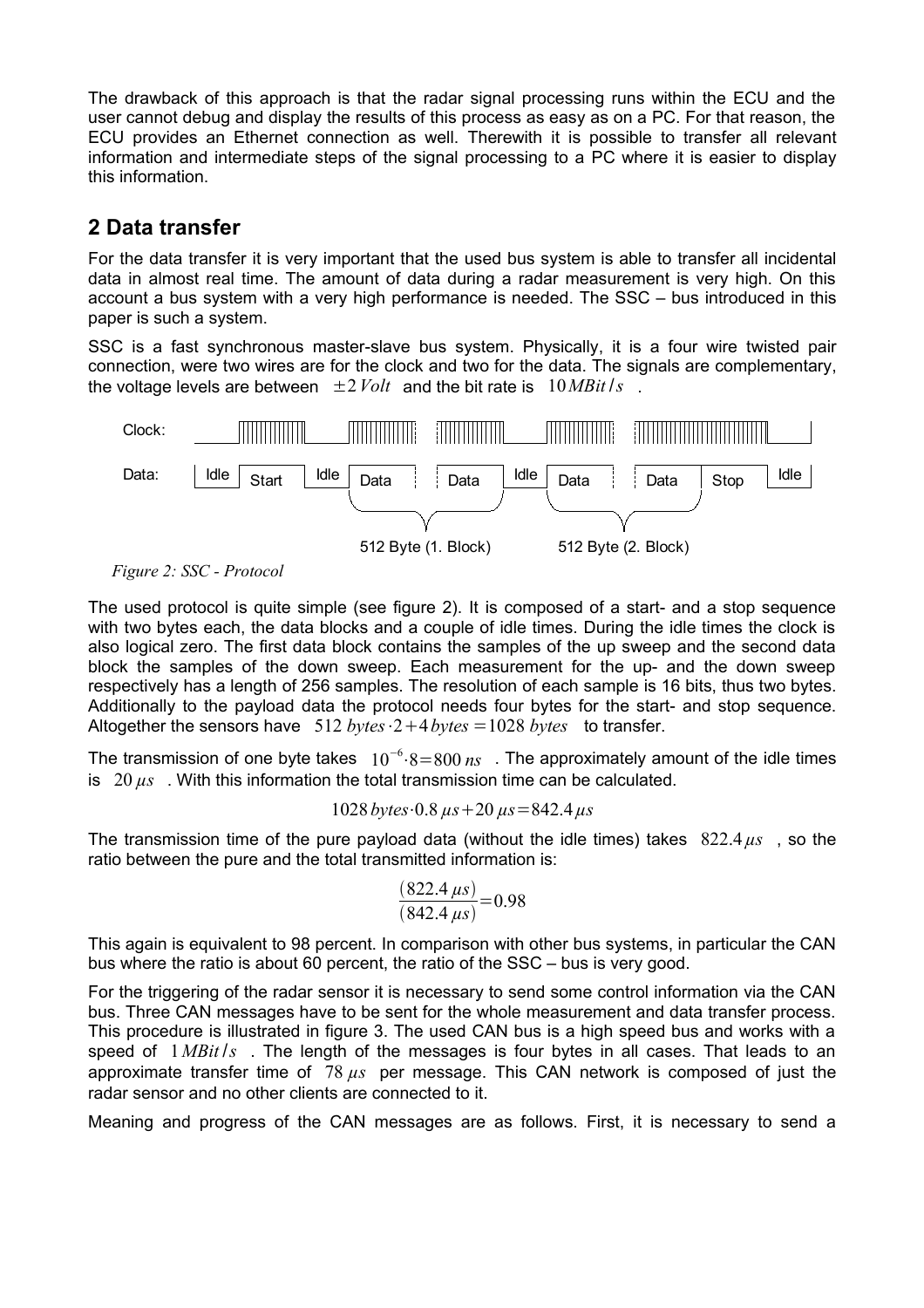command which starts the measurement, next step is to set the sensor as master. This means the sensor is responsible for the generation of the clock and for the preparation of the radar data. If the master set command was successful, the sensor answers with a positive reply. Now it is possible to start the data transfer via SSC, this happens because of the third CAN message.



*Figure 3: Data transfer*

After the transmission of the raw radar data via SSC, all necessary information was transferred to the ECU and the signal processing can start. The results as well as intermediate steps can be transmitted via the CAN bus, Ethernet or FlexRay to other ECUs or for debugging and displaying to a PC. In figure 3 the transmission of the generated peak list to a PC is exemplarily illustrated.

# **3 Realisation**

For buffering the radar raw data within the ECU, a hardware FIFO buffer is used. The size of this buffer is 512 bytes. Since the sensors transfer 1028 bytes it is necessary to clear the buffer during the transmission process and to store the information into an internal memory (software double buffer). For reading the data out of the hardware FIFO automatically a so called "alarm level" is responsible. If the alarm level has sent a trigger impulse to the software, it starts to acquire the data. During the read out process it is possible to fill the FIFO further. It is very important to set the alarm level to a suitable value. For example, if the alarm level value is too high, the FIFO buffer could overflow before the software has readout all entries.

For the calculation of the alarm level several items need to be considered. The FIFO buffer has to be read out automatically with the last incoming data byte from the sensor and the FIFO must not overflow. The value of the alarm level has to be in the range of the FIFO buffer size.

An integral divisor is needed which allows to read out the FIFO after the very last transmitted byte. The approach in this matter is the prime factor analysis. That leads to the following result:

$$
257 \cdot 2^2
$$
 *bytes* = 1028 *bytes*

From this it follows that the desired value for the alarm level is 257. That means after every 257 bytes the software reads out the FIFO buffer automatically.

From figure 2, one can conclude that this value represents a good choice. The up sweep contains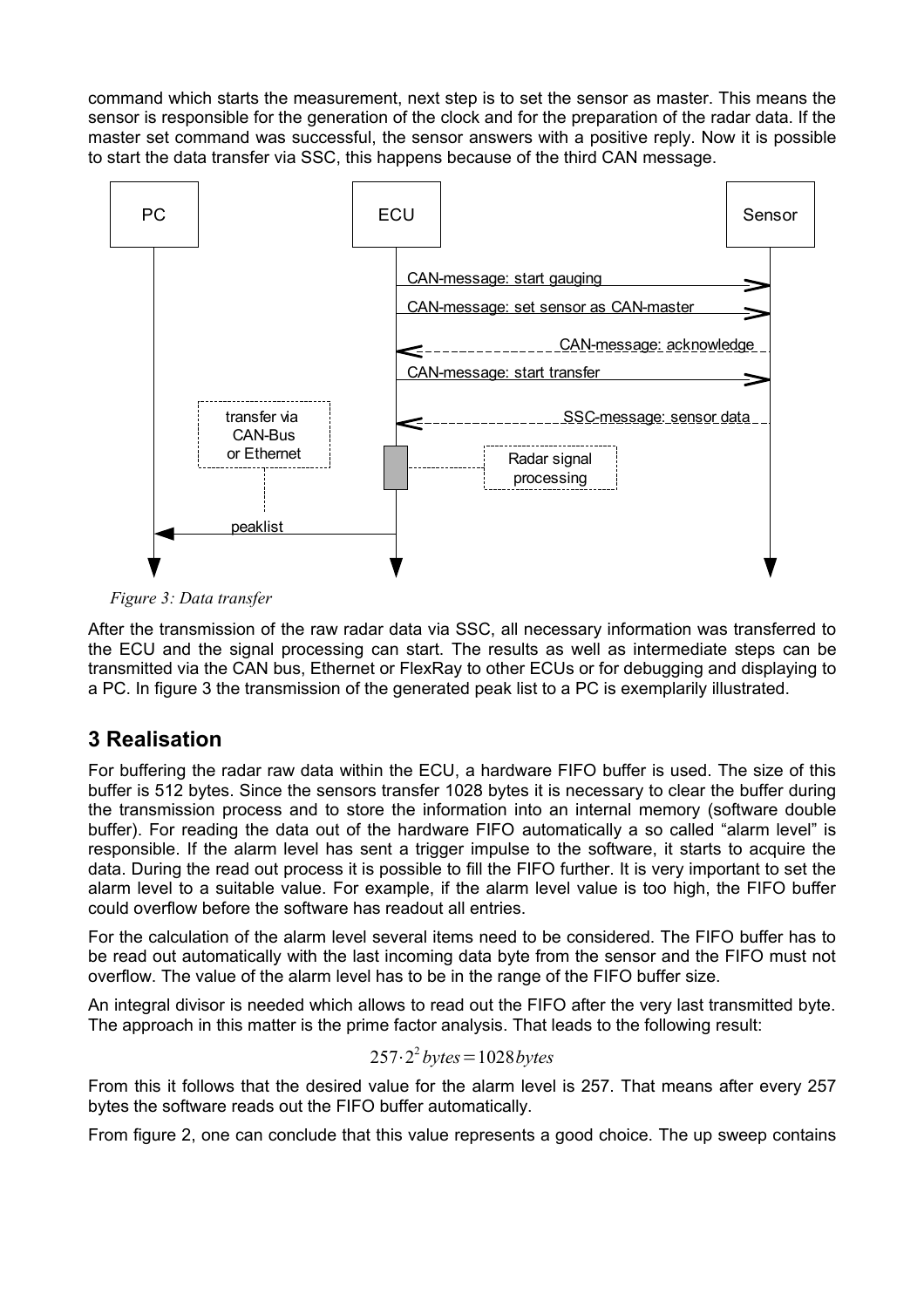514 bytes: the down sweep contains the same number of bytes. With the chosen alarm level, the software has to clear the FIFO buffer twice for the up- as well as twice for the down sweep. The idle time between the up- and the down sweep gives the ECU a little bit more time to readout and store the information.

But what happens if some data get lost during the transmission process? This case has to be considered and checked. If this case occurs, the received data are not valid and have to be discarded. To solve this problem a timeout is used. If this timeout has expired and the FIFO buffer has not been read out four times an error has occurred during the transmission process. It is mandatory to choose the time for the timeout marginally larger than the total transmission time.

If the transmission was not valid and the data have been discarded, a new transmission process has to be started automatically. It does not make any difference, whether the error occurs in the up sweep or in the down sweep. A completely new measurement and transmission process has to be started.



*Figure 4: FIFO system*

The valid data are stored in a double buffer (see figure 4). With this kind of buffering the data have to be provided to the application. One buffer stores the next incoming data packet, whereas the other buffer provides the data to the application. But before the data is transferred to the double buffer it is necessary to remove all irrelevant bytes from the incoming data stream. These are the start- and stop sequence.

The signal processing part, which uses the data from the radar sensors, gets just a pointer to the accordant buffer. This pointer has been set automatically to the desired and correctly filled buffer. To avoid simultaneous use of the filling buffer, it is mandatory to use mutual exclusion (mutex) to protect this access. Therewith it is impossible that the application gets access to a buffer which is in the filling process at the moment.

# **4 Conclusion**

The SSC – bus is a suitable interface to transfer raw radar data from the sensor to an ECU. Therewith it is possible to send the requested data almost in real time and the latency time between the first request and the start of the data transmission is also satisfying.

A big advantage is that the data transfer and the whole signal processing are running on just one ECU and not on different systems. Further on, it avoids problems which can occur with different transmission lines and with the use of PCs in automotive applications (see also section 1). Anyway, it is possible to send important information to a PC or show signal processing steps on a display which is plugged to the ECU.